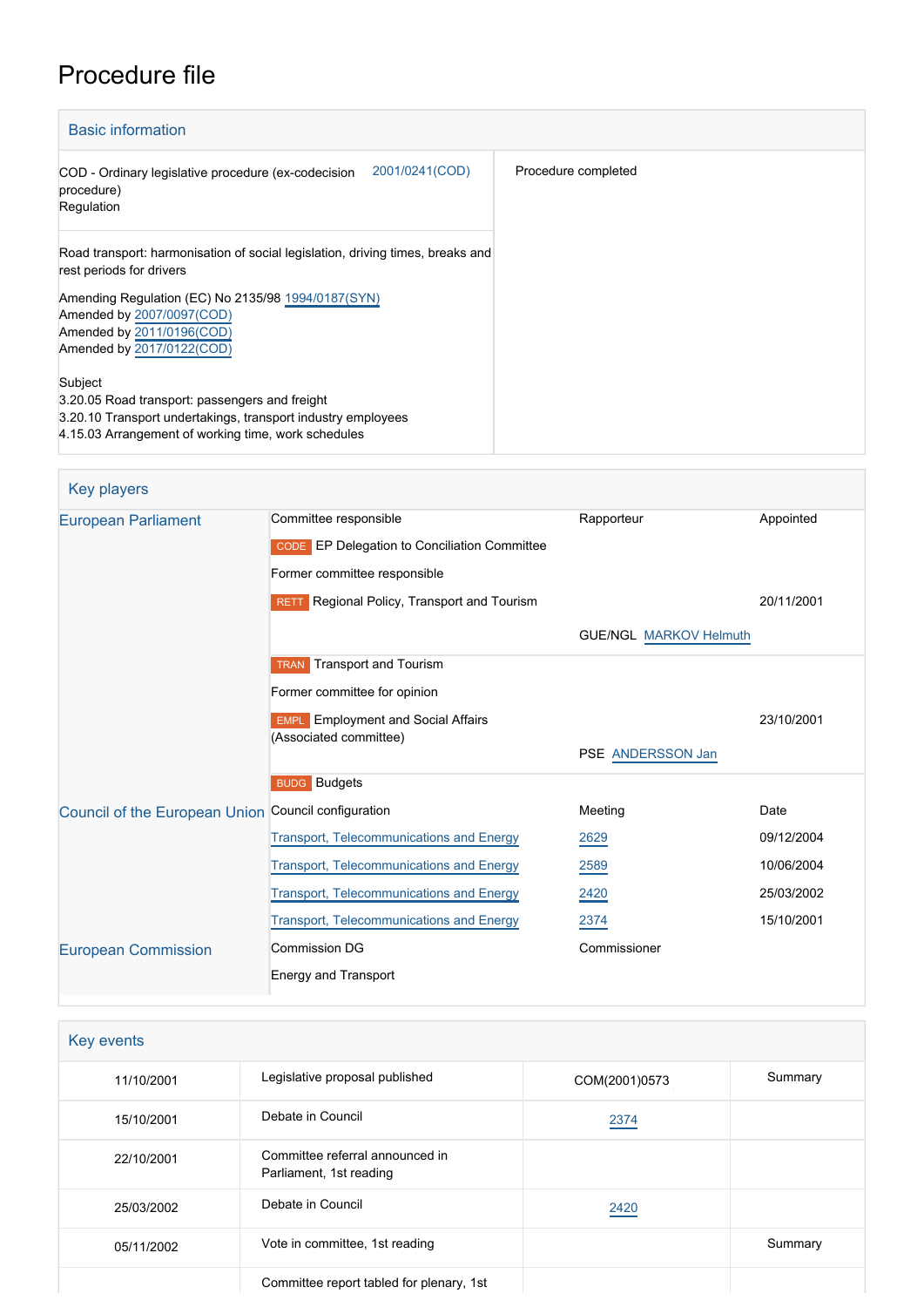| 04/11/2002 | reading                                                     | A5-0388/2002  |         |
|------------|-------------------------------------------------------------|---------------|---------|
| 14/01/2003 | Debate in Parliament                                        | 宿             |         |
| 14/01/2003 | Decision by Parliament, 1st reading                         | T5-0008/2003  | Summary |
| 10/08/2003 | Modified legislative proposal published                     | COM(2003)0490 | Summary |
| 08/12/2004 | Council position published                                  | 11337/2/2004  | Summary |
| 16/12/2004 | Committee referral announced in<br>Parliament, 2nd reading  |               |         |
| 15/03/2005 | Vote in committee, 2nd reading                              |               |         |
| 23/03/2005 | Committee recommendation tabled for<br>plenary, 2nd reading | A6-0076/2005  |         |
| 13/04/2005 | Decision by Parliament, 2nd reading                         | T6-0122/2005  | Summary |
| 09/09/2005 | Parliament's amendments rejected by<br>Council              |               |         |
| 12/10/2005 | Formal meeting of Conciliation<br>Committee                 |               |         |
| 06/12/2005 | Final decision by Conciliation Committee                    |               |         |
| 07/12/2005 | Joint text approved by Conciliation<br>Committee co-chairs  | 03671/2005    |         |
| 24/01/2006 | Report tabled for plenary, 3rd reading                      | A6-0006/2006  |         |
| 01/02/2006 | Committee referral announced in<br>Parliament, 1st reading  |               |         |
| 02/02/2006 | Debate in Parliament                                        |               |         |
| 02/02/2006 | Decision by Parliament, 3rd reading                         | T6-0035/2006  | Summary |
| 02/02/2006 | Decision by Council, 3rd reading                            |               |         |
| 15/03/2006 | Final act signed                                            |               |         |
| 15/03/2006 | End of procedure in Parliament                              |               |         |
| 11/04/2006 | Final act published in Official Journal                     |               |         |

| <b>Technical information</b> |                                                                                                                                           |
|------------------------------|-------------------------------------------------------------------------------------------------------------------------------------------|
| Procedure reference          | 2001/0241(COD)                                                                                                                            |
| Procedure type               | COD - Ordinary legislative procedure (ex-codecision procedure)                                                                            |
| Procedure subtype            | Legislation                                                                                                                               |
| Legislative instrument       | Regulation                                                                                                                                |
|                              | Amending Regulation (EC) No 2135/98 1994/0187(SYN)<br>Amended by 2007/0097(COD)<br>Amended by 2011/0196(COD)<br>Amended by 2017/0122(COD) |
| Legal basis                  | EC Treaty (after Amsterdam) EC 071; Rules of Procedure EP 57                                                                              |
| Stage reached in procedure   | Procedure completed                                                                                                                       |
|                              |                                                                                                                                           |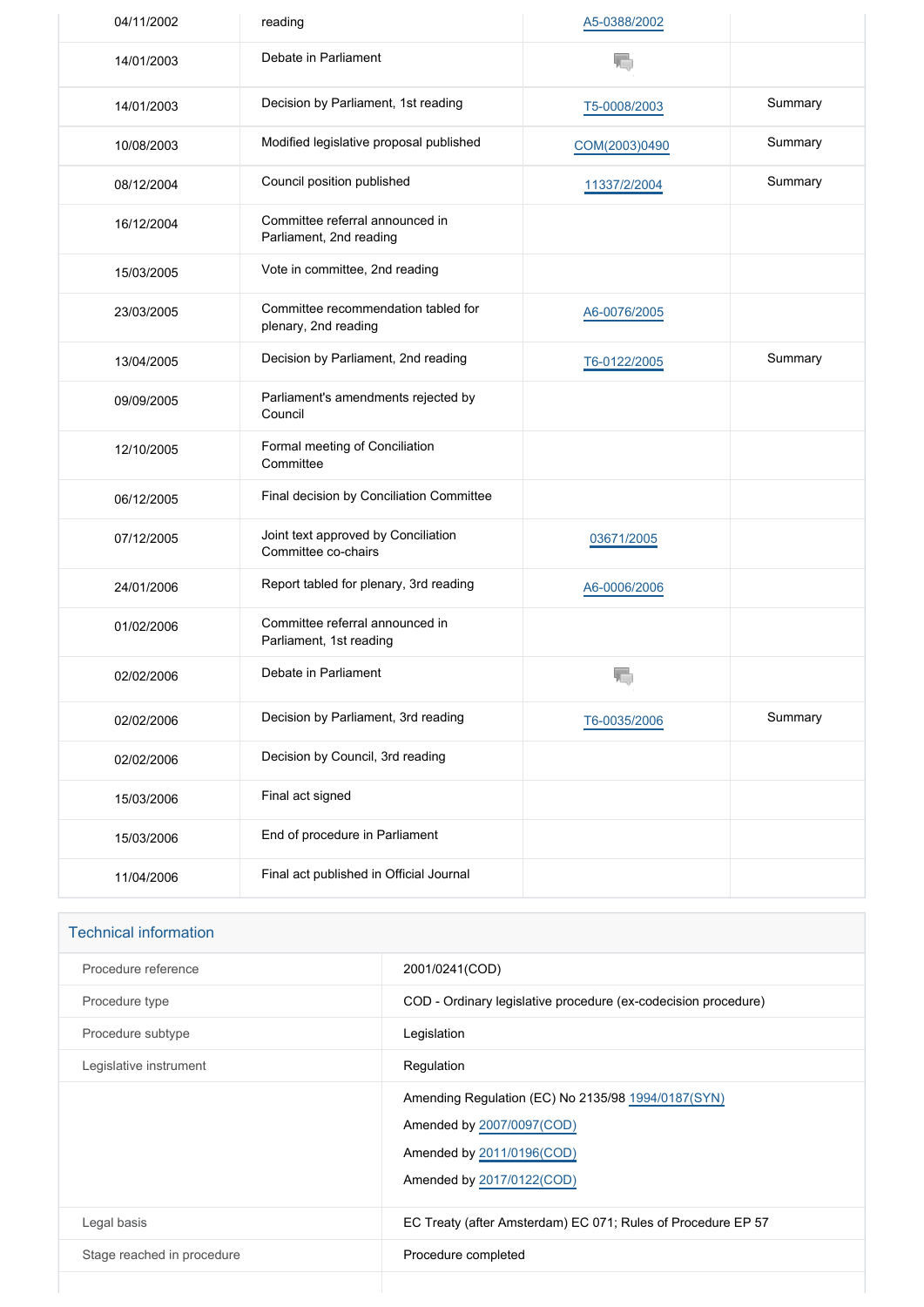| Documentation gateway                                                                           |             |                                                        |            |            |         |
|-------------------------------------------------------------------------------------------------|-------------|--------------------------------------------------------|------------|------------|---------|
| Legislative proposal                                                                            |             | COM(2001)0573<br>OJ C 051 26.02.2002, p. 0234 E        | 12/10/2001 | EС         | Summary |
| Committee draft report                                                                          |             | PE301.888                                              | 18/04/2002 | EP         |         |
| Economic and Social Committee:<br>opinion, report                                               |             | CES0678/2002<br>OJ C 221 17.09.2002, p. 0019           | 29/05/2002 | <b>ESC</b> |         |
| Committee opinion                                                                               | <b>EMPL</b> | PE305.788/DEF                                          | 08/10/2002 | EP         |         |
| Committee report tabled for plenary, 1st<br>reading/single reading                              |             | A5-0388/2002                                           | 05/11/2002 | EP         |         |
| Text adopted by Parliament, 1st<br>reading/single reading                                       |             | T5-0008/2003<br>OJ C 038 12.02.2004, p.<br>0017-0152 E | 14/01/2003 | EP         | Summary |
| Modified legislative proposal                                                                   |             | COM(2003)0490                                          | 11/08/2003 | EC         | Summary |
| Council statement on its position                                                               |             | 14780/1/2004                                           | 26/11/2004 | <b>CSL</b> |         |
| Council position                                                                                |             | 11337/2/2004<br>OJ C 063 15.03.2005, p.<br>0011-0025 E | 09/12/2004 | <b>CSL</b> | Summary |
| Commission communication on<br>Council's position                                               |             | COM(2004)0817                                          | 21/12/2004 | EC         | Summary |
| Committee draft report                                                                          |             | PE353.319                                              | 16/03/2005 | EP         |         |
| Committee recommendation tabled for<br>plenary, 2nd reading                                     |             | A6-0076/2005                                           | 23/03/2005 | EP         |         |
| Text adopted by Parliament, 2nd<br>reading                                                      |             | T6-0122/2005<br>OJ C 033 09.02.2006, p.<br>0324-0424 E | 13/04/2005 | EP.        | Summary |
| Commission opinion on Parliament's<br>position at 2nd reading                                   |             | COM(2005)0301                                          | 27/06/2005 | EC         | Summary |
| Joint text approved by Conciliation<br>Committee co-chairs                                      |             | 03671/2005                                             | 08/12/2005 | CSL/EP     |         |
| Report tabled for plenary by Parliament<br>delegation to Conciliation Committee,<br>3rd reading |             | A6-0006/2006                                           | 24/01/2006 | EP         |         |
| Text adopted by Parliament, 3rd reading                                                         |             | T6-0035/2006                                           | 02/02/2006 | EP         | Summary |
| Draft final act                                                                                 |             | 03671/4/2005                                           | 15/03/2006 | <b>CSL</b> |         |
| Follow-up document                                                                              |             | COM(2009)0225                                          | 15/05/2009 | EC         | Summary |
| Follow-up document                                                                              |             | SEC(2011)0052                                          | 07/01/2011 | EC         | Summary |
| Follow-up document                                                                              |             | SWD(2012)0270                                          | 12/09/2012 | EC         | Summary |
| Follow-up document                                                                              |             | COM(2014)0337                                          | 06/06/2014 | EC         | Summary |
| Follow-up document                                                                              |             | COM(2014)0709                                          | 21/11/2014 | EC         | Summary |
| Follow-up document                                                                              |             | SWD(2014)0342                                          | 21/11/2014 | EC         |         |
| Follow-up document                                                                              |             | COM(2017)0117                                          | 07/03/2017 | EC         | Summary |
|                                                                                                 |             |                                                        |            |            |         |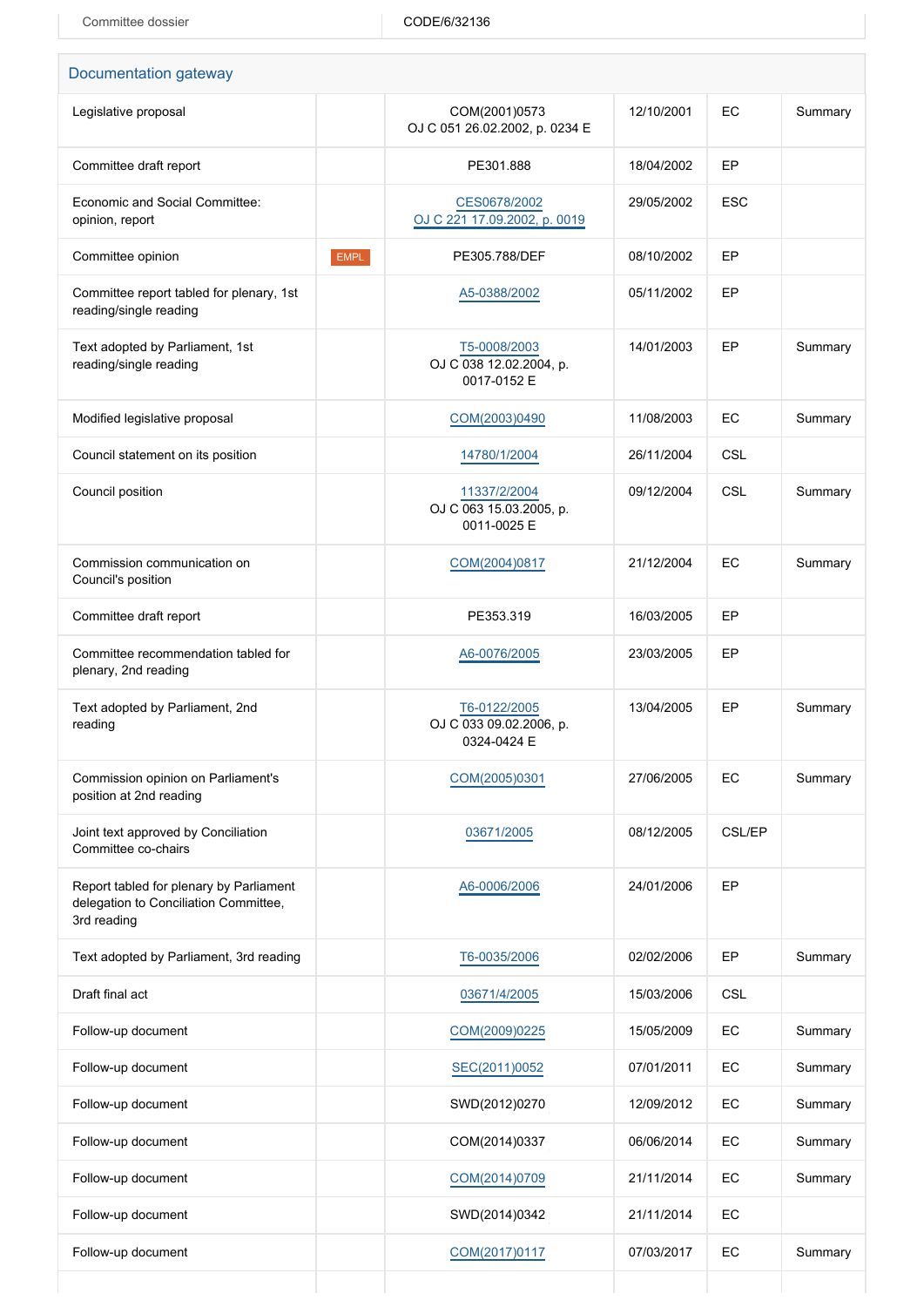| Follow-up document                                                                                                                           |  | SWD(2017)0100 | 07/03/2017 | EC |         |
|----------------------------------------------------------------------------------------------------------------------------------------------|--|---------------|------------|----|---------|
| Follow-up document                                                                                                                           |  | COM(2018)0698 | 18/10/2018 | EC | Summary |
| Follow-up document                                                                                                                           |  | COM(2021)0610 | 30/09/2021 | EC |         |
| Follow-up document                                                                                                                           |  | SWD(2021)0278 | 30/09/2021 | EC |         |
| <b>Additional information</b>                                                                                                                |  |               |            |    |         |
| European Commission<br><b>EUR-Lex</b>                                                                                                        |  |               |            |    |         |
| <b>Final act</b>                                                                                                                             |  |               |            |    |         |
| Regulation 2006/561<br>OJ L 102 11.04.2006, p. 0001-0013 Summary<br>Corrigendum to final act 32006R0561R(07)<br>OJ L 195 20.07.2016, p. 0083 |  |               |            |    |         |
| Delegated acts                                                                                                                               |  |               |            |    |         |
| Examination of delegated act<br>2022/2636(DEA)                                                                                               |  |               |            |    |         |

# Road transport: harmonisation of social legislation, driving times, breaks and rest periods for drivers

PURPOSE : to harmonise certain social legislation relating to road transport. CONTENT : the current proposal abrogates Regulation 3820/85/EEC and replaces it with a new Regulation primarily in order to provide a clear, coherent text within which rules currently contained in Regulation 3820/85/EEC may be clarified, simplified and updated. The Commisson has been aware for some considerable time that there have been difficulties in interpreting and applying the provisions within Regulation 3820/85/EEC. In the course of meeting with national experts, correspondence with individuals, road haulage and passenger transport associations and competent authorities over the years since the Regulation's introduction, the clear message has been that a common understanding of its provisions has remained elusive. The proposal aims to clarify and simplify the current legislation making it easier to comprehend and enforce. The scope has been clearly defined, firstly, by setting out more comprehensively when European Agreement concerning the Work of Crews of Vehicles engaged in International Road transport (AETR) or the Regulation should apply; and secondly, by setting out the category of goods and passenger vehicles affected - goods vehicles over 3.5 tonnes; and passenger vehicles suitable for carrying over 9 persons - based on the two current major exemptions. The proposal also seeks to update the other current exemptions and derogations to reflect changes in the road transport sector and, in doing so, to broaden the scope of the application of the Regulation within the road transport sector in the Union. Regulation 3820/85/EEC already provides considerable flexibility in driving times, rest periods and breaks. This type of flexibility has nevertheless been at the expense of effective enforcement. The proposal withdraws the current compensation arrangements, which were generally unable to be accurately computed and could easily be ignored. While flexibility is still retained, it is now within more computable, enforceable, understandable and simple boundaries. Increases in the standard daily rest period and a predefined enforceable timeframe for any reduced rest periods are balanced by an allowance of certain reduced daily and weekly rest periods without compensation. The proposal also seeks to clarify in a definitive way all the terms used within the Regulation, so that there is little opportunity for individual interpretations of the norm which have in the past to a considerable number of cases before the European Court of Justice, as well as variations in the way enforcement is applied to drivers of vehicles travelling throughout the Union. More specific provisions on "adequate rest" for mobile workers in the road transport sector are also proposed. On the other hand, the proposal does not include the current special derogation for occasional international passenger transport services, under which the driver's weekly rest may be postponed until 13 days after his previous weekly rest. Such an arrangement neither lends itself to adequate enforcement arrangements nor promotes good road safety noradequate working conditions. In addition, the possible extension of the derogation to national passenger transport introduces a further complicating factor in any calculation. However, the revised rules on weekly rest do provide for a reduced weekly rest period of 24 hours with a normal weekly rest period of 45 hours after 13 days. Lastly, the proposal will provide enforces and the industry alike with a clearer view of the Regulation's provisions and enable these provisions to be computable for the new digital tachograph.?

# Road transport: harmonisation of social legislation, driving times, breaks and rest periods for drivers

The committee adopted the report by Helmut MARKOV (EUL/NGL, D) amending the Commission proposal under the codecision procedure (1st reading). The main amendments were as follows: - the Commission's concept of a "flexible week" (defined as "the period of time between the end of one weekly rest period and the beginning of the next weekly rest period") should be replaced with a fixed calendar week as defined in Directive 2002/15/EC on the organisation of working time for persons performing mobile road transport activities (i.e. the period between 00.00 hours on Monday and 24.00 hours on Sunday). The committee argued that, if a calendar week is used, it is easier to enforce the rules and protect employees from weekend work; - Article 1 should be amended to ensure that improved monitoring and enforcement and the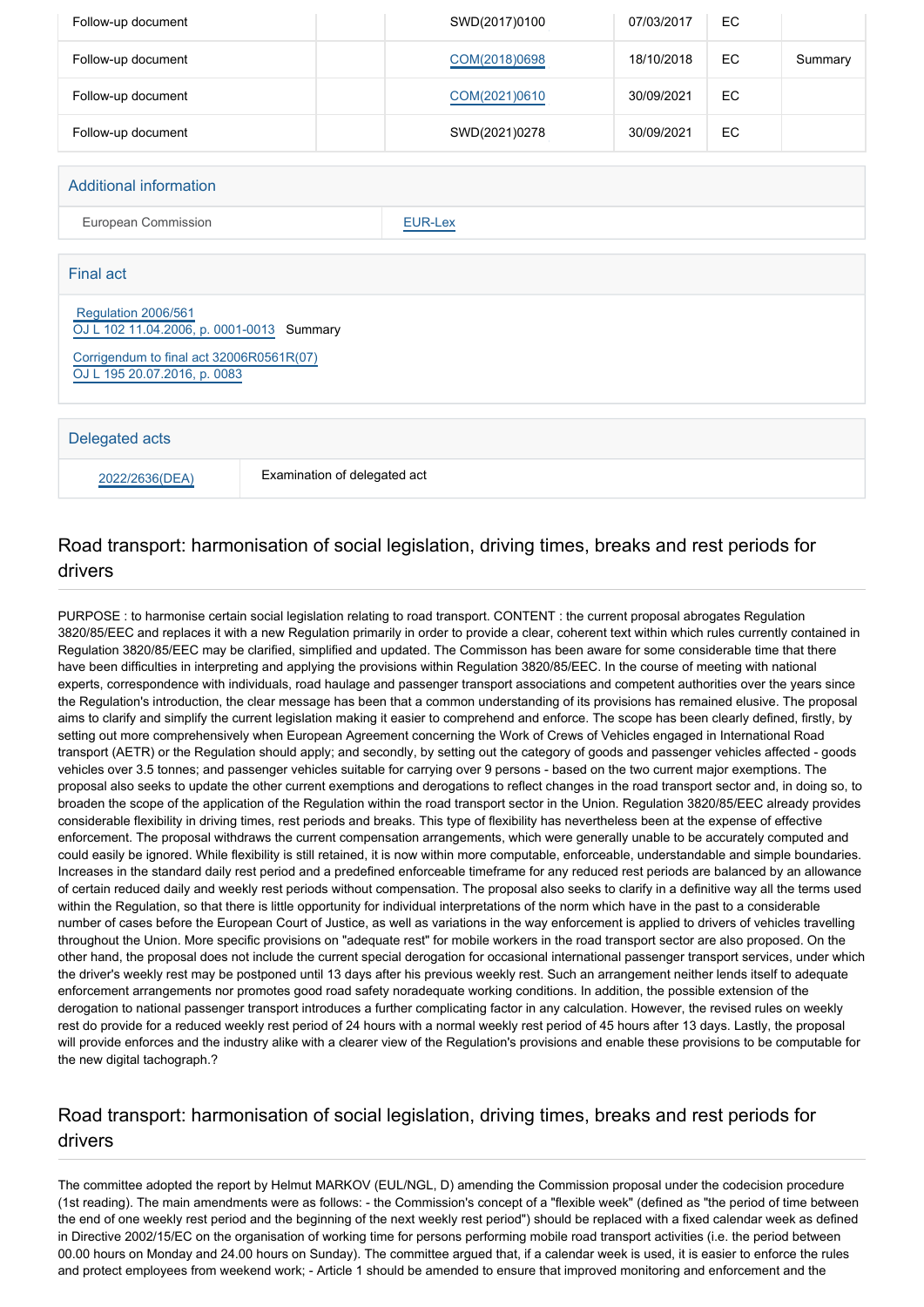promotion of safe working practices are specifically mentioned as being among the objectives of the regulation; - the Commission's definition of a "regular daily rest period" (any uninterrupted period of at least 12 hours per day) should be made more flexible: the committee wanted it to be possible for the daily rest to be taken in two periods, the first of at least three hours and the second of at least nine hours. Other amendments also sought to ensure a more flexible organisation of rest periods, such as splitting the 30-minute breaks during driving time into breaks of 15 minutes each; - introduction of a new definition of "driving time", meaning the duration of the activity in which the driver controls the vehicle as an active road user, plus the time needed for the driver to make his way to the place of assignment or to the vehicle if that journey is made in a vehicle driven by the driver himself, but excluding the journey from his place of residence to his place of work; - the new legislation should apply to entire journeys made by vehicles from third countries which are not contracting parties to the AETR agreement, in order to prevent distortions of competition; - all vehicles used for courier and express delivery services should be covered by the regulation because accidents involving these vehicles are increasing sharply; - exemptions to the scope of the directive should be extended to include, for example, vintage or historic vehicles, vehicles used for transporting humanitarian aid and specialised breakdown vehicles operating within a 100km radius of their base (as opposed to a 50 km radius as proposed by the Commission); - the Commission should submit a proposal providing for vehicles covered by the regulation to be fitted with a digital tachygraph by a specified date. The new proposal should also provide for roadside checks on driving times to be extended to cover the check day and the preceding 27 days, whether vehicles are fitted with a digital tachograph or conventional recording equipment, and for roadside checks to cover not only daily driving times, rest periods and breaks, but also weekly rest periods in accordance with the regulation. ?

# Road transport: harmonisation of social legislation, driving times, breaks and rest periods for drivers

The European Parliament adopted a resolution drafted by Helmut MARKOV (EUL/NGL, Germany) and made several amendments to he Commission's proposal. (Please refer to the document dated 05/11/02.) The following amendments were also made: - the definition of "reduced weekly rest period" is any uninterrupted period of rest of less than 45 hours which may be shortened to a minimum of 36 consecutive hours if taken at the place where the vehicle is based or in the drivers place of residence or to a minimum of 24 consecutive hours if taken outside those places. Long-distance drivers may tale compensation within three weeks; - for the first hour of multi-manning, the presence of another driver is optional but for the remainder of the period it is compulsory; - the minimum age of drivers is 18 for vehicles not exceeding 7.5 tonnes. For other vehicles, the minimum age is 21 or 18 if he holds the relevant certificate. The minimum age for drivers carrying passengers is 21. If such a driver is carrying passengers for a distance of more than 50 miles, he must fulfil, in addition, one of several prescribed conditions; - within every 24 hour period, a driver must take a daily rest period of at least 12 consecutive hours which may, not more than three times a week, be shortened to not less than 9 consecutive hours; - a weekly rest period that falls in two weeks may be counted in either week but not in both; - a driver taking a reduced weekly rest period must take an additional period of rest corresponding to the difference between 45 hours and the length of the reduced weekly rest taken. This additional period of rest must conform to certain conditions; - a new clause states that the minimum number of checks to be carried out in the Member States will be set at not less than 2% of the total number of days worked; - the Commission must submit proposals by 31 December 2006 on the national interpretation and application of the provisions of the Regulation - the Commission must also submit proposals on adjusting Directive 88/559/EEC and Regulation 3281/85/EEC (both as amended by Regulation 2135/98/EC) on roadside checks.?

# Road transport: harmonisation of social legislation, driving times, breaks and rest periods for drivers

Out of the 69 amendments adopted by the European Parliament, the Commission has accepted 47. The following are the principal amendments accepted: - the Regulation's objectives now include the promotion of improved monitoring and enforcement practice as well as improved working practices within the industry; - the scope of application is widened to include international point to point delivery services, where the permissible maximum weight of the vehicle exceeds 2.8 tonnes; - the provisions of the Regulation will apply to vehicles registered in a non-AETR third country. The need to ensure no distortion of competition within the EU is pre-eminent; - the proposed radius within which the exemption for breakdown vehicles can operate has been extended from 50km to 100km; - a new exemption for historic commercial vehicles is inserted to clarify the current application of exemptions to this area; - those journeys made entirely on site are excluded from the scope. The Regulation will apply to those journeys that either start or finish on site but otherwise use a public road; - the Commission accepts the need for a definition of driving time. The activity of driving to a location to take up a vehicle is not included, as this activity is 'other work'; - the definition of 'break' has been extended to clarify its primary purpose of recuperation; - the definition of the regular daily rest period has been revised to re-introduce the possibility of a limited split daily rest; - the definition of a weekly rest period is modified to correspond to the re-introduction of a fixed calendar week basis for calculations where a weekly rest period can straddle two calendar weeks. The Commission has decided to reintroduce the possibility of a reduction to 36 consecutive hours at base or in the driver's hometown and of 24 hours away from base with compensation. However, in order to ensure that enforcement is facilitated and that sufficient account is taken of accumulated fatigue, compensation is to be taken en bloc by the end of the week following that in which the reduced weekly rest commenced; - as regards the definition of multi-manning, the Commission accepts that in practice there may be occasions where the second driver is picked up shortly after the journey is started. As this only relates to a short time at the start of the journey, there should be no difficulty in enforcement; - in the specific situations outlined in the relevant Article only, a maximum of two interruptions in a regular daily rest period may be permitted; - the Commission feels that an obligatory four-week period check at the roadside is excessive. Inspectors conducting roadside checks should continue to have a measure of discretion. The number of days to be checked should, however, be adjusted to ensure that the fortnightly driving time limit of 90 hours may be checked at the roadside. The main amendments not accepted by the Commission were as follows: - the sectoral working time Directive 2002/15/EC already places an obligation on employers to acquaint themselves with total time worked by drivers. As regards the minimum ages for drivers these are now in the driver training proposal. Parliament has notobjected in first reading to its logical presence there; - the Commission maintains its view that a more focussed approach to exemptions and derogations is required. Humanitarian aid is too broad a concept and can be subcontracted to commercial undertakings; - the requirement for national bus services to fit digital tachograph is impracticable; The Commission has made some new amendments to the initial proposal: - the definition of 'break' has been further refined to clarify the nature of a break by explicitly excluding any possibility that it includes any driving activity; - the definition of 'other work' has been linked to the definition of 'work' in the sectoral working time Directive; - the definition of daily driving time has been clarified to make it more precise; - the definition of transport undertaking has been clarified to indicate that it includes both companies which undertake transport for hire and reward as well as those who carry out own account operations; - discussions in the Council have indicated a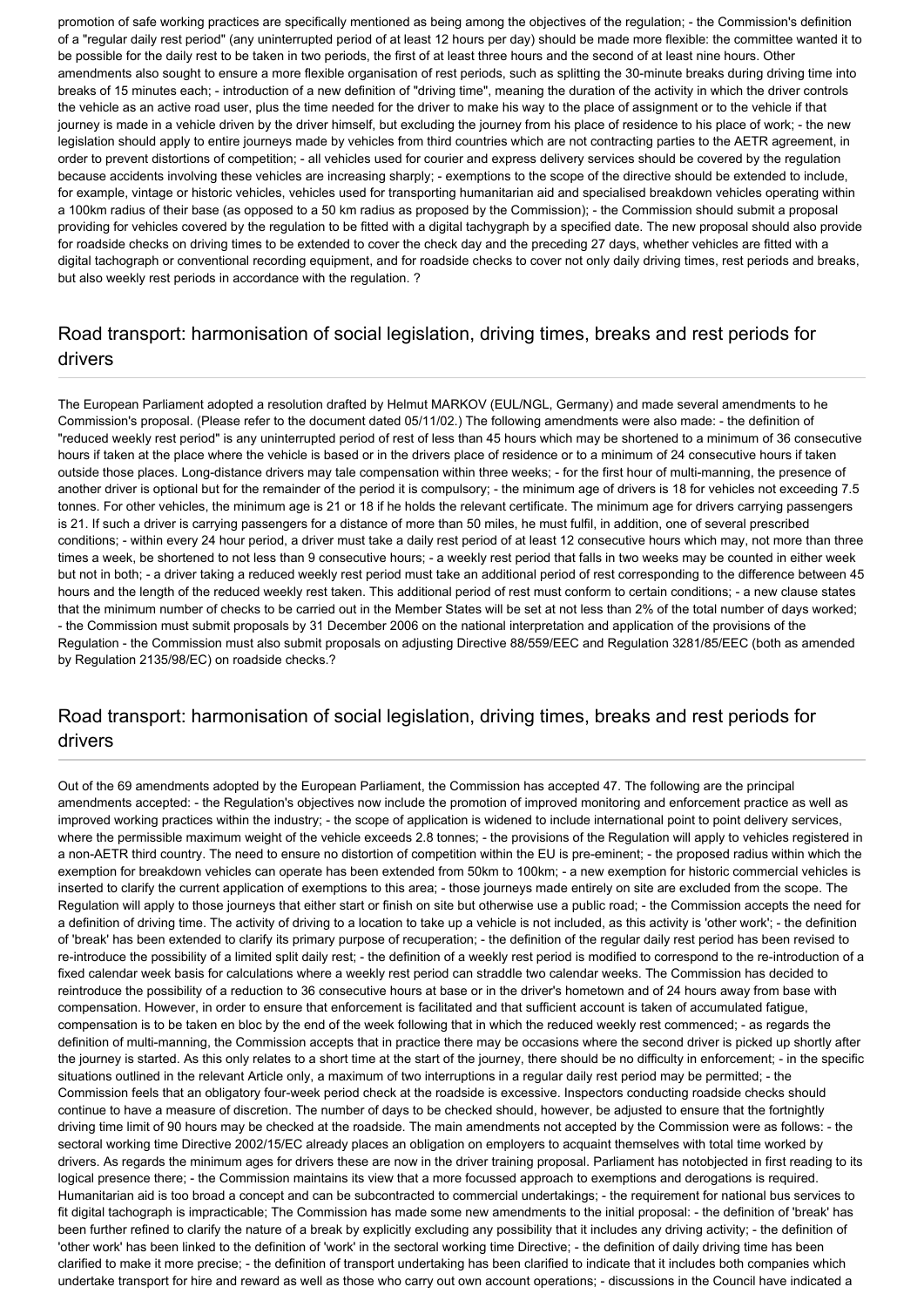consensus on a clearer and more comprehensive text concerning out of scope driving, which can be taken into account in driving time. The Commission can agree with this approach on road safety grounds and hence takes up this consensus in its amended proposal; - the Commission continues to consider 45 minutes as a reasonable break after 4.5 hours of driving. The aim of the Commission's original proposal regarding breaks was to avoid an abuse of current facility to split the 45-minute break into 15-minute periods. The aim of Parliament's amendment is to ensure that any reintroduction of a 15-minute split should only be permitted if it precedes a rest of at least 30 minutes. The Commission has redrafted the text to reflect this objective; - the Commission takes account of the anomaly in a calendar week system that driving the last three days of one week and the first three days of the following week can allow a continuous use of reduced daily rest over this 6-day period, a situation that would go against the spirit of what the Regulation intends. - the possibility of taking reduced weekly rest periods consecutively is reintroduced - the road safety implications are recognised through the shorter period required for compensatory rest, a period that also facilitates enforcement checks. Secondly, it means that with a weekly rest period at the start of the first week and the second weekly rest period at the end of the following week, drivers can operate for longer periods within an overall driving time limit of 90 hours; - there is the reinstatement of a compensation regime for weekly rest. Compensation given the following week for a 24-hour reduced weekly rest period will add up to a minimum of 45 hours in total (if the subsequent weekly rest period is also reduced) or to 66 hours (if a regular weekly rest period is taken); - currently drivers are obliged to make a printout of their driving and other activities at the end of the day and then sign and identify the printout. The Commission places a further requirement on a driver who does not have a driver card prior to starting his journey to make a printout. This will prevent end-of-day printouts being juggled prior to signature by unscrupulous companies to ensure records of driving timeactivities are legal, and will link a driver with a vehicle for a particular journey. Moreover drivers are likely to make this printout because of the risk of a roadside check. The potential benefits in enforcement are deemed to outweigh the burden of the additional requirement and will encourage drivers to take care of their driver cards.?

# Road transport: harmonisation of social legislation, driving times, breaks and rest periods for drivers

The common position, adopted by unanimity, includes some general changes relative to the Commission?s proposal. Council holds the view that its common position provides a considerable added value as compared to the legislation currently in force. Among the elements which provide such added value are the following:

- the minimum uninterrupted daily rest period is increased from 8 to 9 hours;

- the maximum driving time per calendar week is reduced to 56 hours (currently it is possible to drive up to 74 hours in one calendar week);

- during two consecutive weeks, a driver must take at least one regular weekly rest period consisting of an uninterrupted period of at least 45 hours;

- the legal framework is created for Member States, subject to certain conditions: to immobilise temporarily a vehicle; to withdraw, suspend or restrict an undertaking?s licence; to withdraw, suspend or restrict a driver?s driving licence. In addition, guidelines with a view to promoting a harmonised application of these provisions will be developed in accordance with the Comitology procedure;

- the time period which can effectively be checked by enforcement officers is increased significantly, from "the current week and the last driving day of the previous week"to "the current week and the previous 15 days". After 1 January 2008 this period is increased even further, to "the current day and the previous 28 days". These provisions enable enforcers to benefit from the capabilities of the digital tachograph;

- the number and scope of the general exemptions is reduced;

- competent authorities in the Member States will be empowered to impose a sanction for an infringement detected on its territory, even when the infringement has been committed outside its territory;

- other actors in the transport chain can, under certain conditions, be held co-liable for infringements.

The Council also recalls that, as concerns the introduction of the digital tachograph (i.e. the fitting of

this equipment to all new heavy goods vehicles), it has extended the deadline for this by 1 year, to

5 August 2005 (cf. Article 27) due to practical considerations. Furthermore, the Council common

position, through the amendment of the relevant instrument (Regulation 3821/85/EEC), provides for a number of improvements when it comes to operating this device.

The Commission accepted wholly or in part 47 of the 69 amendments proposed by the European Parliament at its first reading. Of these, the Council included 34, either literally or in principle, in its common position.

Amendments accepted by the Commission and incorporated in full or in part in the common position aim in particular to :

- return to the calendar week system of calculation;
- bring useful clarifications to the text and are reflected in the common position;

- add a general exemption for historic vehicles used for non-commercial purposes appears logical and is included in the common position. Likewise local postal services could continue to be excluded, on the understanding that driving is not the main activity;

- introduce a greater degree of flexibility for the industry;

- form part of the compromise package on daily and weekly rest;

- introduce co-liability for the entire transport chain. The common position in Article 10(4) amplifies the list of those potentially co-liable and concentrates on contractually agreed time schedules;

Other amendments rejected by the Commission are incorporated in the common position, these aim to:

- return to the broader general exemption for specialised vehicles for medical purposes and is included in the common position;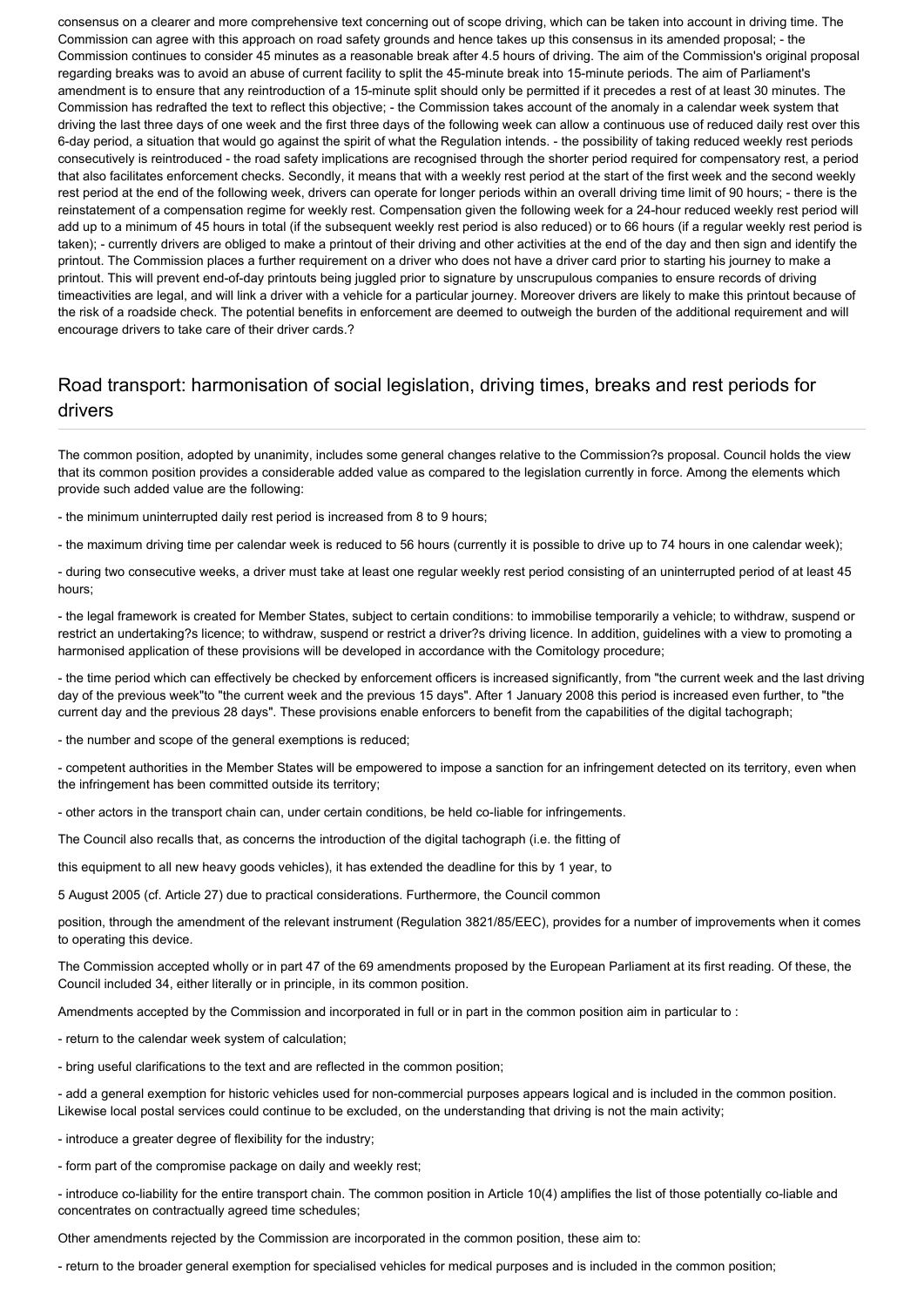- reinsert general exemptions for vehicles for milk collection and delivery from farms as well as the current Regulation?s extensive list of public utility vehicles. The common position confirms all as optional national derogations, while maintaining the Commission?s reduced list of public utility vehicles;

- replace a transport undertaking?s defence against liability for infringements with two further requirements for record keeping and an obligation to verify a driver?s total working time. The common position has incorporated the substance of these additions in Article 19(bis);

The amendments not incorporated in the common position aimed to :

- oblige roadside checks to cover the current day and the previous 27 days. The common position continues to allow a measure of discretion to enforcement staff, but gives them the option from 1.1.2008 onwards of checking the previous 28 days;

- introduce a deadline for retrofitting all vehicles in operation with a digital tachograph. However not all these vehicles are so constructed as to be able to be fitted with a digital tachograph;

- include the maximum weekly working time limits of the sectoral working time Directive, Directive 2002/15/EC, within the body of the Regulation. The common position does not include the form of this amendment, but nevertheless in Art. 6(2) it retains the substance, specifying that the maximum working time limit may not be exceeded;

- introduce a general exemption for vehicles used for humanitarian aid;

- exempt vehicles not exceeding 3.5 tonnes used for non-commercial purposes. However all vehicles not exceeding 3.5 tonnes are already excluded from the scope of the proposal;

- reinsert all of Article 5 of Regulation 3820/85/EEC concerning minimum ages of drivers of large goods or passenger vehicles. However these provisions have already been taken up in Art. 5 of Directive 2003/59/EC;

- limit the obligation for the driver to record driving time undertaken on vehicles outside the scope of the Regulation to urban passenger transport vehicles. The common position includes driving on all commercial vehicles outside the scope, but stipulates that this driving be recorded as ?other work.?

- limit the obligation for the driver to record driving time undertaken on vehicles outside the scope of the Regulation to urban passenger transport vehicles.

- propose a break of 30 minutes every four and a half hours, which can be divided into two periods of 15 minutes. The common position retains the 45 minutes break but does not allow this break to be split into at least 15 minute intervals;

- reinsert as national derogations certain vehicle groups that the Commission proposal was removed;

- introduce legal provisions, which run counter to the comitology rules;

- invite the Commission to submit a proposal for the uniform interpretation of these rules.

# Road transport: harmonisation of social legislation, driving times, breaks and rest periods for drivers

The Commission considers that the common position unanimously adopted by the Council does not alter the aims and approach of its proposal and so can support it.

The first change introduced by the Council concerns the insertion of an Article postponing the date for the introduction of the digital tachograph until 5 August 2005. The Council considered that this would provide legal certainty, given that no vehicles equipped with such tachographs would be available by the current deadline of 5 August 2004. The Commission could not accept this provision, but to guarantee complete legal certainty, the text should specify that the date of 5 August 2005 replaces that of 5 August 2004 as from that latter date.

Secondly, the common position sets out a compromise text on a daily and weekly rest package. Compared with the current Regulation, this text balances a more restrictive split daily rest provision of 3 hours plus 9 hours, with the elimination of compensation arrangements for a reduction in daily rest from 11 hours to 9 hours three times between any two weekly rest periods. For weekly rest, the current compensation arrangements by the end of a three week period are maintained, but with the possibility of a longer period for checking on the road (up to 15 previous days until 1.1.2008 and up to 28 days thereafter). In addition, every two consecutive weeks, a driver must take a normal weekly rest of at least 45 hours. The common position also sets out a more detailed table on breaks.

The Commission welcomes the simplicity of the new split daily rest but finds the arrangement for reduced daily rest a retrograde step in terms of road safety and working conditions. While it accepts the continuation of the lengthy compensation period for weekly rest, it considers the new provision on a minimum regular weekly rest requirement over a two week period an advance, with the option of checking up to 28 days records at the roadside an advantage for enforcement staff.

Thirdly, the common position incorporates the majority of Article 9 on offences and sanctions from the sister proposal on road transport enforcement for which a political agreement was also obtained on 11 June 2004, although the Commission is disappointed that the list of common serious offences has been omitted. These provisions will therefore have direct effect.

Lastly, while the list of national derogations has been slightly extended, overall the majority of general exemptions and national derogations in the common position remain more restrictive than in Regulation 3820/85/EC.

### Road transport: harmonisation of social legislation, driving times, breaks and rest periods for drivers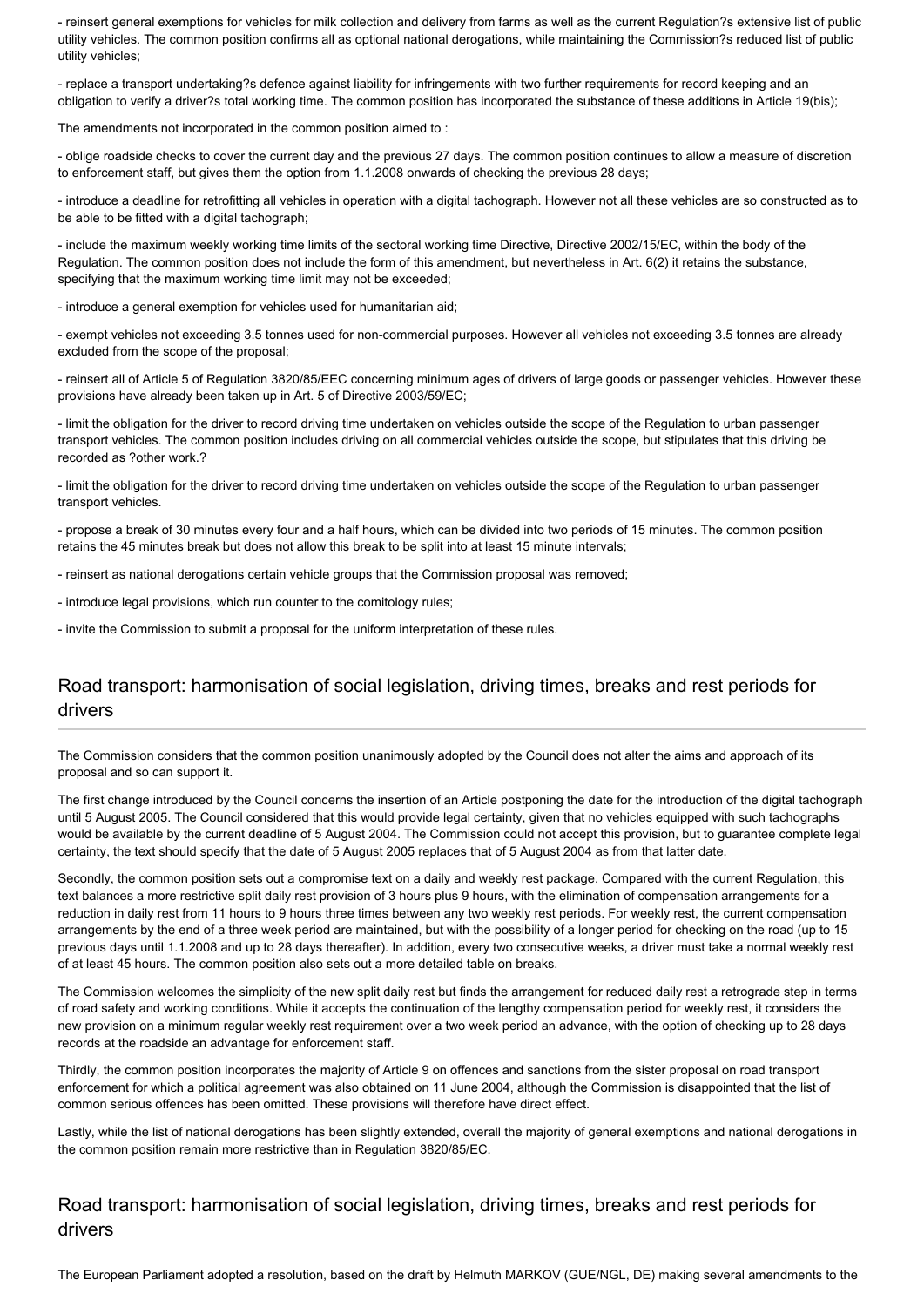Council?s common position, the principal ones being the following:

- the introduction of digital tachographs in lorries should be postponed. Parliament proposed deadlines of August 5, 2006 for all new vehicles and August 5, 2007 for all vehicles put into service for the first time, whereas the Council set a final deadline of August 5, 2005;

- Parliament has extended the daily rest period to twelve hours (compared with eleven hours in the Council?s common position);

- it has reviewed the manner in which the Council proposed to organise drivers? breaks. Parliament proposes maintaining the current rules: mandatory 45 minute break after a driving period of four and a half hours, which scope for dividing this break into periods of fifteen minutes. Parliament recommends a weekly rest period of at least 45 hours whilst providing under certain conditions for the reduction of this period to 36 hours (the Council proposing 24 hours);

- the definition of driving time is also altered in order to take account of the time taken by drivers to travel to their place of work, in the event of their driving themselves to work (and if their journey is over 100 kilometres).

- scope for drivers taking a reduced weekly rest period in their vehicle is withdrawn;

- Parliament has made more stringent the provision barring transport enterprises from remunerating drivers on the basis of distance travelled and/or the volume of goods carried, and from allocating bonuses;

- the article concerning the penalties available to Member States in the event of violation of the regulation is also made more stringent;

- the minimum number of checks to be carried out in the Member States shall be set at least 2% of the total of days worked from 1 January 2007, 3% from 1 January 2009 and 4% from 1 January 2011. The last phase shall only enter into force when the statistics indicate that on average more than 90% of all inspected vehicles are equipped with a digital tachograph.

### Road transport: harmonisation of social legislation, driving times, breaks and rest periods for drivers

The Commission can accept 14 amendments out of a total of 43. They aim in particular to:

- call upon the AETR signatory states and Community to align the AETR agreement with the new Regulation as soon as possible. While the Commission agrees with this objective, the recital should not prejudice the respective competence of the Community and the Member States;

- indicate that enforcement of the fortnightly driving time provision should be checkable at the roadside. The Commission prefers a staged approach to a 28-day check at the roadside, which should be reflected in the text;

- sets out a definition of ?driving time?. The Commission would prefer a less complex definition, which simply links this period of time with what is recorded as ?driving? by the tachograph.

- clarify that while the Commission accepts that efforts should be made to ensure a clarification and uniform implementation of the rules through the proposed comitology committee, a definitive uniform interpretation could only be achieved through the European Court of Justice;

- provide transitional measures concerning common minimum age limit provisions for drivers. The measures should refer only to the minimum age for drivers and not to driver?s mates;

- introduce a direct reference to the current Directive on minimum enforcement levels for this Regulation and indicates the Parliament?s preferred shorter timeframe for the proposed increase in the percentage of checks to be performed as well as the need to include enforcement of working time rules. The Commission could accept inclusion of a reference to the enforcement directive, with the proposed increase in percentages and a reference to enforcement of working time, but would prefer to keep to the

less ambitious but achievable Council deadlines;

- advocate that the provisions regarding digital tachograph and its introduction should be coordinated with those of the proposed Regulation. The Commission shares this aim and considers that the current introduction date of 5 August 2005 will ensure that digital tachograph equipped vehicles are on the market in time to be used in conjunction with the proposed rules;

- exempt tractors with a maximum speed of 40-km per hour. The Commission can accept that agricultural or forestry tractors with this maximum speed limit are exempt;

- remove the national derogation for specialised vehicles transporting circus and funfair equipment. The Commission could accept this in principle, on the basis that a general exemption might be more appropriate than a national derogation for such vehicles, as some may cross national frontiers in the course of their work. It notes however that Parliament did not provide a general exemption and hence wishes to remove any exemption or derogation from these vehicles. The Commission would be opposed to this approach on practical grounds, as carriage by road by these specialised vehicles is an ancillary activity; such transport must of necessity be relatively slow and will not be subject to competitive

pressure. The Commission therefore reinserts this category as a general exemption;

- call on the Commission firstly to support dialogue between Member States concerning national interpretation and application of the Regulation and secondly to submit a proposal on uniform rules for the interpretation and application of the Regulation. The Commission can accept the first part of the amendment, as this dialogue will be within the framework of the new comitology committee to be established. However it will not commit itself to proposing a uniform interpretation of the Regulation, as this would restrict the Commission?s right of initiative under the Treaty.

As regards the amendments rejected by the Commission, they concern the following issues: general exemptions and national derogations; rest and break provisions : while in principle the Commission might support the amendments raising regular daily rest to 12 hours, in practice it recognises that the Council?s common position is a delicate compromise between Member States and for this reason will reject these two amendments. The Commission acknowledges the road safety concerns of permitting drivers of all passenger transport vehicles to drive for 12 consecutive days without a weekly rest. In terms of rest taken in a stationary vehicle, the Commission continues to consider that a reduced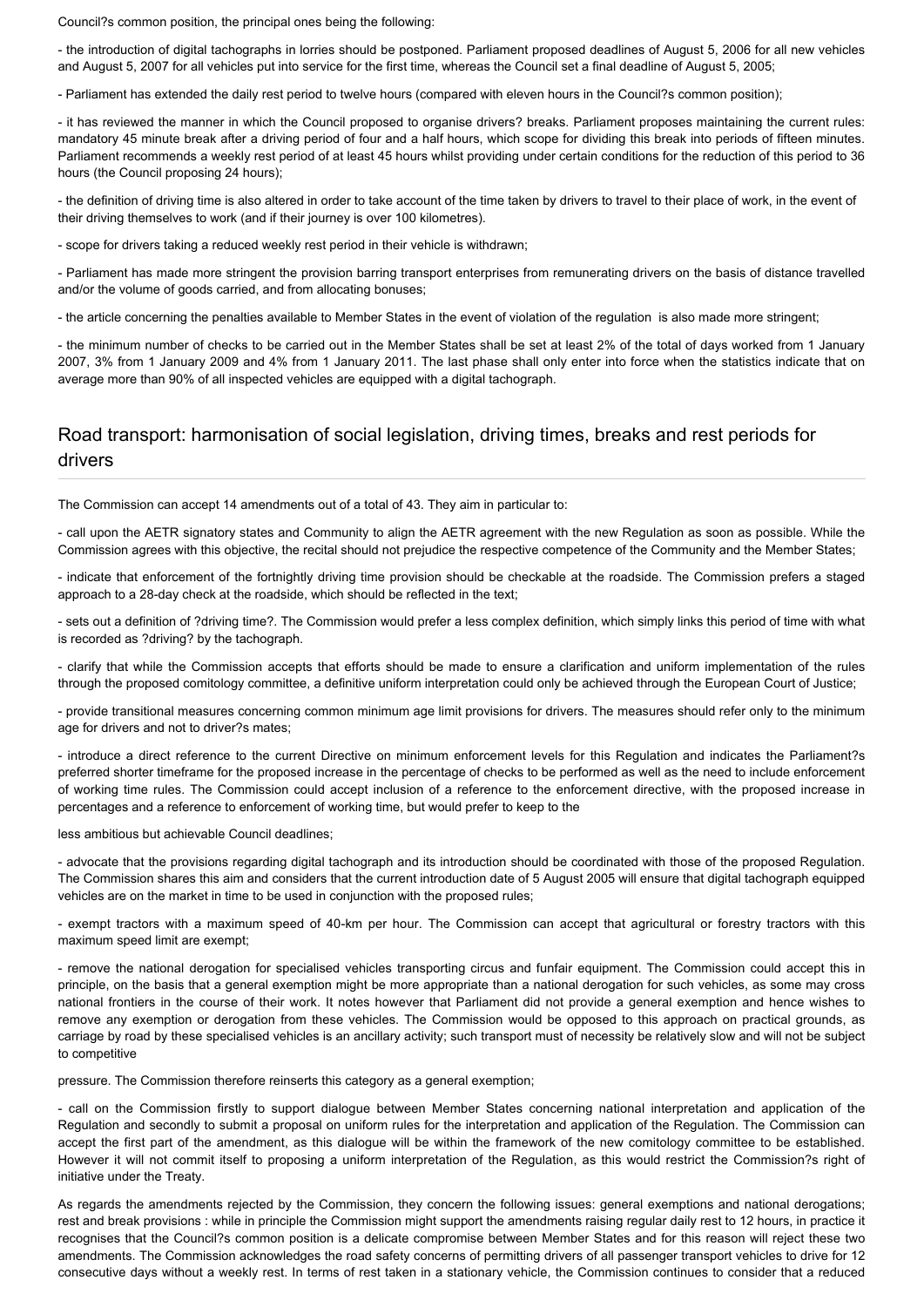weekly rest period may be taken in a suitably equipped vehicle, as vehicle design has improved considerably over the past 20 years. The Commission rejects the amendment on breaks as this does not address the issue of potential abuse of the split break periods.

### Road transport: harmonisation of social legislation, driving times, breaks and rest periods for drivers

The European Parliament adopted a resolution approving the joint text and drew attention to the Commission statement on the text. (For details of the agreement reached, please see the summary of 06/12/2005.)

### Road transport: harmonisation of social legislation, driving times, breaks and rest periods for drivers

PURPOSE : to harmonise certain social legislation relating to road transport.

LEGISLATIVE ACT : Regulation 561/2006/EC of the European Parliament and of the Council on the harmonisation of certain social legislation relating to road transport and amending Council Regulations 3821/85/EEC and 2135/98/EC and repealing Council Regulation 3820/85/EEC.

CONTENT : the aim of the regulation on driving times, breaks and rest periods, which will abrogate and replace Regulation 3820/85/EC is to update, clarify and simplify the EU legislation for drivers engaged in the carriage of goods and passengers by road. It also aims to promote improved monitoring and enforcement practices by Member States and improved working practices in the road transport industry.

The salient issues of this Regulation are as follows:

Digital tachographs: as from May 2006, all new vehicles will have to be fitted with digital tachographs and drivers should be in possession of driver cards which records the drivers? driving and rest times;

Limited duration of driving times: the daily driving time shall not exceed 9 hours. However, the daily driving time may be extended to at most 10 hours not more than twice during the week. The weekly driving time shall not exceed 56 hours. The total accumulated driving time during any two consecutive weeks shall not exceed 90 hours;

Rest periods: after a driving period of four and a half hours a driver shall take an uninterrupted break of not less than 45 minutes, unless he takes a rest period. This break may be replaced by a break of at least 15 minutes followed by a break of at least 30 minutes each distributed over the period. Moreover,

any time spent travelling to a location to take charge of a vehicle falling within the scope of this Regulation, or to return from that location, when the vehicle is neither at the driver's home nor at the employer's operational centre where the driver is normally based, shall not be counted as a rest or break unless the driver is on a ferry or train and has access to a bunk or couchette;

Daily and weekly rest periods: a driver shall take daily and weekly rest periods. Within each period of 24 hours after the end of the previous daily rest period or weekly rest period a driver shall have taken a new daily rest period. If the portion of the daily rest period which falls within that 24 hour period is at least nine hours but less than 11 hours, then the daily rest period in question shall be regarded as a reduced daily rest period. A daily rest period may be extended to make a regular weekly rest period or a reduced weekly rest period. A driver may have at most three reduced daily rest periods between any two weekly rest periods. Within 30 hours of the end of a daily or weekly rest period, a driver engaged in multi-manning must have taken a new daily rest period of at least nine hours. In any two consecutive weeks a driver shall take at least: two regular weekly rest periods, or one regular weekly rest period and one reduced weekly rest period of at least 24 hours. However, the reduction shall be compensated by an equivalent period of rest taken en bloc before the end of the third week following the week in question;

A weekly rest period shall start no later than at the end of six 24-hour periods from the end of the previous weekly rest period. Any rest taken as compensation for a reduced weekly rest period shall be attached to another rest period of at least nine hours. Where a driver chooses to do this, daily rest periods and reduced weekly rest periods away from base may be taken in a vehicle, as long as it has suitable sleeping facilities for each driver and the vehicle is stationary. Where a driver accompanies a vehicle which is transported by ferry or train, and takes a regular daily rest period, that period may be interrupted not more than twice by other activities not exceeding one hour in total. Any time spent by a driver driving a vehicle which falls outside the scope of this Regulation to or from a vehicle which falls within the scope of this Regulation, which is not at the driver's home or at the employer's operational centre where the driver is normally based, shall count as other work.

Interpretation policy and uniform application of the Regulation: through a standing committee, Member State enforcement authorities should strive to reach a common understanding of the implementation of this Regulation. The Commission shall support dialogue between Member States concerning national interpretation and application of this Regulation through the Committee.

Control procedures and sanctions: a Member State shall enable the competent authorities to impose a penalty on an undertaking and/or a driver for an infringement of this Regulation detected on its territory and for which a penalty has not already been imposed, even where that infringement has been committed on the territory of another Member State or of a third country. The Member States should lay down rules on penalties applicable to infringements of this Regulation and ensure that they are implemented. To address cases where a Member State considers that there has been an infringement of this Regulation which is of a kind that is clearly liable to endanger road safety, it shall empower the relevant competent authority to proceed with immobilisation of the vehicle concerned until such time as the cause of the infringement has been rectified. Member States may compel the driver to take a daily rest period. Member States shall, where appropriate also withdraw, suspend or restrict an undertaking's licence, if the undertaking is established in that Member State, or withdraw, suspend or restrict a driver's driving licence.

Liability of transport undertakings: a transport undertaking shall not give drivers it employs or who are put at its disposal any payment, even in the form of a bonus or wage supplement, related to distances travelled and/or the amount of goods carried if that payment is of such a kind as to endanger road safety and/or encourages infringement of this Regulation. A transport undertaking shall be liable for infringements committed by drivers of the undertaking, even if the infringement was committed on the territory of another Member State or a third country.

ENTRY INTO FORCE: 11.04.2007, with the exception of Article 10, paragraph 5, Article 26, paragraphs 3 and 4 and Article 27, which will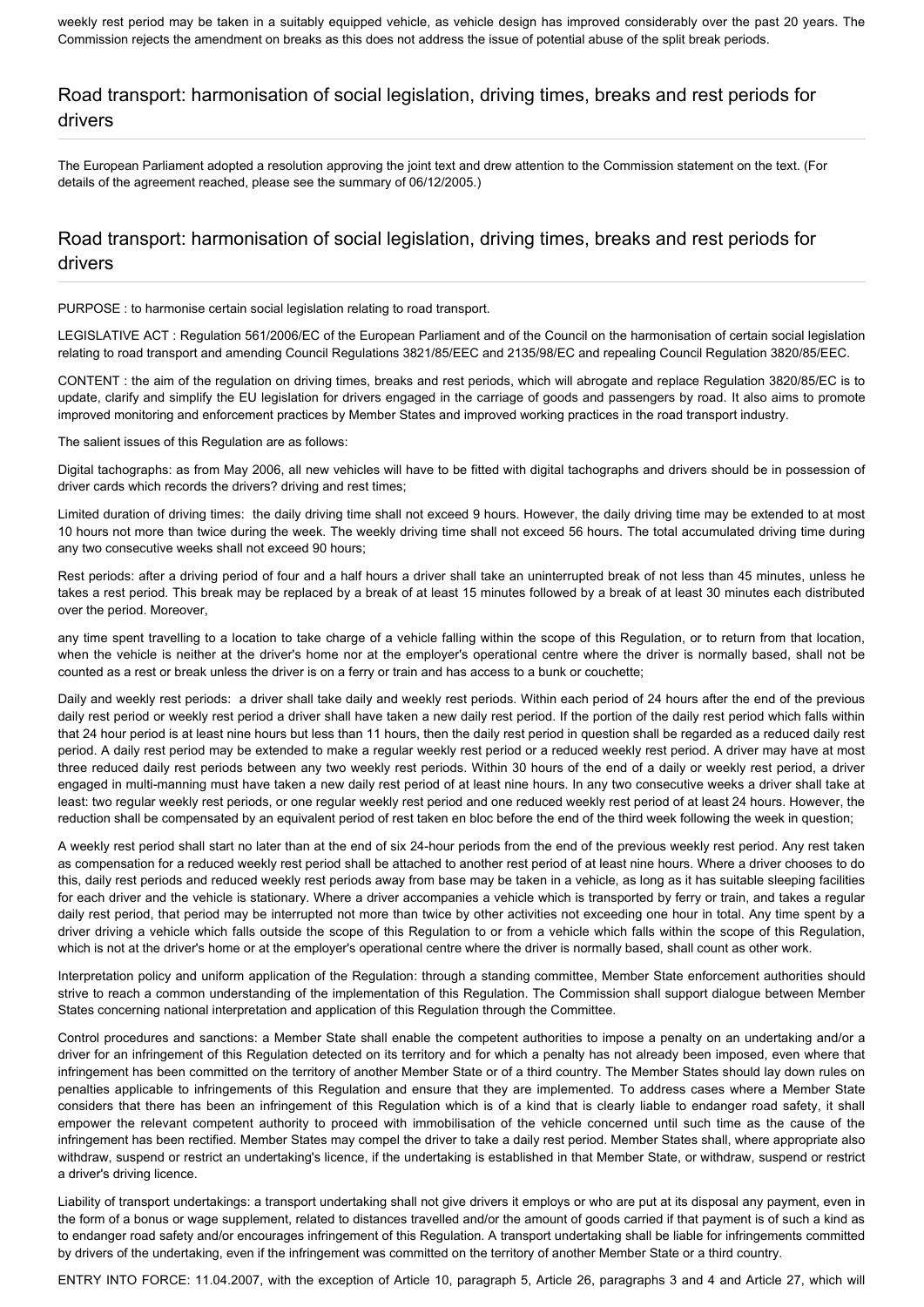# Road transport: harmonisation of social legislation, driving times, breaks and rest periods for drivers

This report analyses the penalties for serious infringements against the social rules in road transport provided for in the legislation of the Member States, as required by Directive 2006/22/EC on minimum conditions for the implementation of social legislation relating to road transport activities. The infringements concern two regulations. Regulation (EC) No 561/2006 contains very precise rules on the maximum driving times and the minimum rest periods and breaks for drivers engaged in professional transport. Regulation (EEC) No 3821/85 concerns the instalment and use of the tachograph.

The report examines the types of penalties imposed by Member States, including financial penalties, and immobilisation of the vehicle, and the national penalty systems. With regard to the latter, it points out that national systems of penalties differ widely. A basic distinction can be made between Member States whose legislation does not specify any differences between the different infringements and Member States whose legislation distinguishes between specific infringements and applies different levels of penalties to these infringements.

The Commission concludes that rules on penalties applicable to serious infringements of the social legislation vary appreciably between Member States as regards the types of penalties, the level of fines and the categorisation of infringements.

While all Member States use fines as a penalty, not all of them provide for the immobilisation of vehicles or imprisonment, for example. In some Member States, withdrawal of a driver?s driving licence (Bulgaria, Denmark, Greece, Italy and the United Kingdom) or driver card is possible (Slovakia).

When looking at how Member States grade the different types or levels of infringements, the situation becomes even more complex. The amounts of the fines vary significantly between Member States, in extreme cases by as much as 1:10. This disparity can partly be explained by the socio-economic differences between the Member States, which make the same fine dissuasive and proportionate for drivers and undertakings in one country, but not necessarily in another. However, this reasoning cannot be applied, for example, to the relatively high penalties in Spain or Hungary.

For infringements against rules on driving times and rest periods (Regulation (EC) No 561/2006), it is clear which infringements must be considered more serious than others. However, for infringements against Regulation (EEC) No 3821/85, the categorisation of infringements varies considerably between Member States Some infringements are seen as serious infringements in one country, but not necessarily in another. Only for infringements involving fraud to the tachograph and cases of undertakings not keeping record sheets is categorisation similar in a majority of Member States, the highest level of penalties being applied to these very serious infringements.

Moreover, the penalties applied for infringement of the rules of Regulation (EEC) No 3821/85 do not correspond in many Member States with the Community guidelines on the categorisation of infringements as contained in Commission Directive 2009/5/EC amending Annex III to Directive 2006/22/EC.

For drivers and undertakings engaged in international transport, it is therefore very difficult to send a clear message concerning the gravity of possible infringements when they do not comply with certain provisions of Regulation (EC) No 561/2006 and Regulation (EEC) No 3821/85, as the penalties they risk in different Member States give contradictory feedback.

The Commission considers this situation to be unsatisfactory in terms of equal conditions for drivers and undertakings. The new Annex to Directive 2006/22/EC, introduced by Commission Directive 2009/5/EC, provides a basis for a common understanding of what should be considered as serious infringement. Member States are encouraged to take the necessary steps to provide for more harmonised application of the social rules in road transport and thus to improve observance of the social rules in road transport.

The Commission will continue to work on this issue, in particular by supporting dialogue between Member States concerning national interpretation and application of the social rules in road transport through comitology, and taking into account the limits of the competence that Member States and the legislators have decided to give to the Commission.

# Road transport: harmonisation of social legislation, driving times, breaks and rest periods for drivers

The Commission presents a Staff Working Document which reports on the implementation in 2007-2008 of four complementary legislative acts establishing social rules in road transport. They are: i) Regulation (EC) No 561/2006 which establishes rules on driving times, breaks and rest periods for professional drivers; ii) Directive 2006/22/EC, which determines minimum requirements for enforcement of these rules; iii) Regulation (EEC) No 3821/85 on recording equipment and iv) Directive 2002/15/EC (the Working Time Directive).

The report covers the two-year period 2007-2008 and is based on the information submitted by Member States.

Much of the report covers certain aspects of the application of Regulation (EC) No 561/2006 with regard to the rules on driving time and enforcement of compliance with these rules. It provides a general overview of the way in which Member States have implemented the driving time rules. The report also deals with the practical implementation of the Working Time Directive 2002/15/EC on the basis of the information provided by Member States.

# Road transport: harmonisation of social legislation, driving times, breaks and rest periods for drivers

The Commission presents a report on the implementation of four interrelated and complementary legislative acts establishing social rules in road transport. These four legislative acts are: (i) Regulation (EC) No 561/2006, which establishes rules on driving times, breaks and rest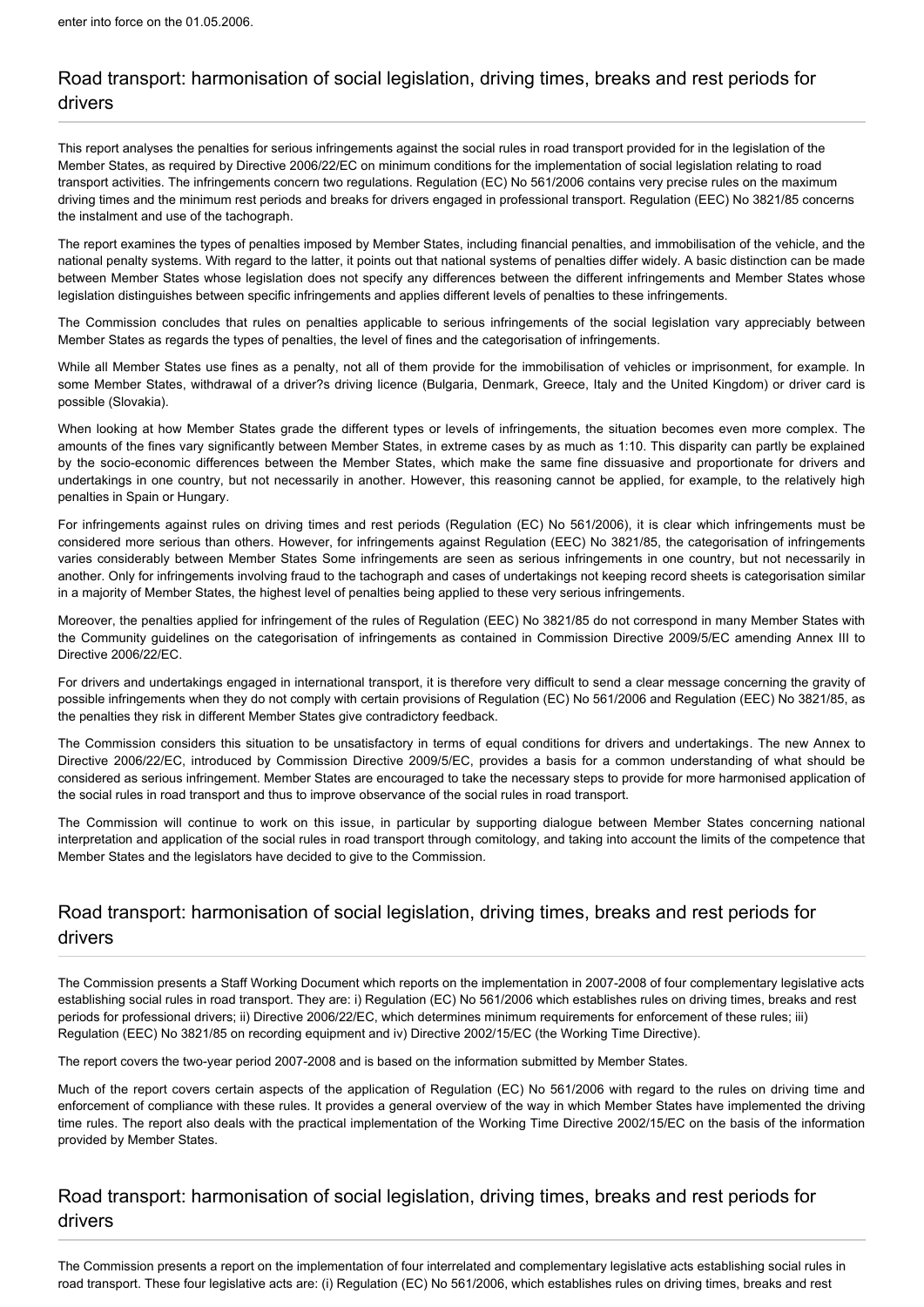periods for professional drivers; (ii) Directive 2006/22/EC, which determines minimum requirements for enforcement of these rules; (iii) Regulation (EEC) No 3821/853 on recording equipment; and (iv) Directive 2002/15/EC, which sets out complementary provisions on the organisation of the working time of persons performing mobile road transport activities.

The report covers the two-year period 2009-2010. The report is of a technical nature and its primary aim is to provide a general overview of how Member States have enforced the applicable social rules. Even though the information provided to the Commission services does not allow for in-depth analysis of impacts of the legislation on health and safety of drivers or on road safety, a general conclusion could be drawn that better enforcement of and compliance with the social rules can indirectly contribute to well-being of drivers and to improving road safety.

The detailed observations show two main types of improvements in implementation of the legislation:

- improvements in enforcement by Member States, in particular as regards reaching the thresholds set in the legislation, data collection and reporting discipline;
- improvements in application of the rules by professional drivers and transport undertakings.

During the reporting period 2009-2010, Member States increased the number of checks performed. All except for five Member States reached or even exceeded the required minimum number of checks. However, the vast majority of checks took place at the roadside and most Member States failed to reach the threshold of having at least 50 % of the total working days checked at premises.

The frequency of offences detected has decreased but the types of offences detected are more or less the same as compared to 2007-2008. Offences against breaks (29%) and rest periods (24%) are still the ones most frequently detected, followed by driving time (19%). There are still considerable differences in the detection rate among the Member States. It is important to ensure that this is not due to incorrect implementation or interpretation of the rules.

National authorities should ensure that checks are being performed without discrimination on the basis of the nationality of the drivers/country of registration of vehicles. Member States should thoroughly examine their data and instruct their control authorities accordingly in order to avoid unequal treatment of non-nationals.

## Road transport: harmonisation of social legislation, driving times, breaks and rest periods for drivers

The Commission has presented a report on the application of the derogation provided in Article 8(6a) of Regulation (EC) N° 561/2006 of the European Parliament and of the Council (12-day rule).

Regulation (EC) N° 561/2006 provides in its Article 8 that a driver should start a weekly rest period no later than at the end of six 24-hour periods from the end of the previous weekly rest.

However, Regulation (EC) No 1073/2009 introduced a derogation from this weekly rest provision. The new Article 8(6a) allows drivers, who are engaged in a single occasional service of international carriage of passengers, to postpone the weekly rest period for up to 12 consecutive 24-hour periods (hereinafter called the 12-day rule) following a previous regular weekly rest, provided that specific conditions are met. The Regulation specifies that the Commission should closely monitor the use made of this derogation.

This report follows this monitoring obligation and provides an overview of the use of the 12-day rule derogation in the Member States and its perceived impacts in the context of the Regulation's main objectives

In order to collect the necessary information for this report, the Commission addressed a number of questions to the Member States in July 2012. The same questionnaire was also sent to the EU social partners in road transport, namely to the International Road Union (IRU) as the employers' organization and to the European Transport Workers' Federation (ETF) representing the workers in the sector.

The questions dealt with the following aspects in particular: (i) the statistics or other sources of information used by Member States to check the use of the derogation; (ii) road safety and the impact of the derogation on it; (iii) tourism promotion and the use of environmentally friendly means of transport; (iv) impact of the derogation on fair competition in the road transport sector, and (v) an assessment of drivers wellbeing.

Of the 23 Member States that provided answers to the questionnaire, eight did not provide figures, on the grounds of lack of information to support a quantifiable answer. The limited amount of quantifiable data received (15 cases) does not allow for an in-depth statistical analysis.

Despite the lack of factual data, following the analysis presented above, certain conclusions can be drawn :

- 1. There is no concrete indication of a real negative effect on road safety: The workers have expressed the view that the 12 consecutive daily driving periods create accumulated and disproportionate fatigue of the driver. However, no factual evidence was provided proving the worsening of road safety due to the use of derogation.
- 2. Tourism, the environment, undistorted competition and the well-being of drivers: the responses received include both positive and negative assessments, with predominance of positive aspects indicated, except on the issue of the driver's quality of life. On the latter one, both sides of the industry indicated the negative consequences, but for different reasons and affecting different aspects of a driver's well-being.

The positive aspects of the derogation included: the reduction of costs for tourists, the use of better vehicles for such long, international trips, the increased opportunities for undertakings, including small ones and the better organisation of drivers rest periods, with the possibility of spending more time at home. Much of the criticism concerned the restrictive character of the 12-day rule, whilst the concept of derogation was acknowledged as valuable.

3. Contradictory nature of the answers received: both sides of the industry expressed very different points of view on most of the questions. While the representatives of the employers identify the additional requirements of the derogation as being the main obstacle to its proper implementation, the representative of drivers considers any attempt to water down these provisions or extending the scope of the derogation as being unacceptable.

In conclusion, having analysed the points of view expressed by the Member States and the social partners and bearing in mind certain needs of the market such as simplification of the rules and cost-effective enforcement, the Commission does not consider it appropriate to propose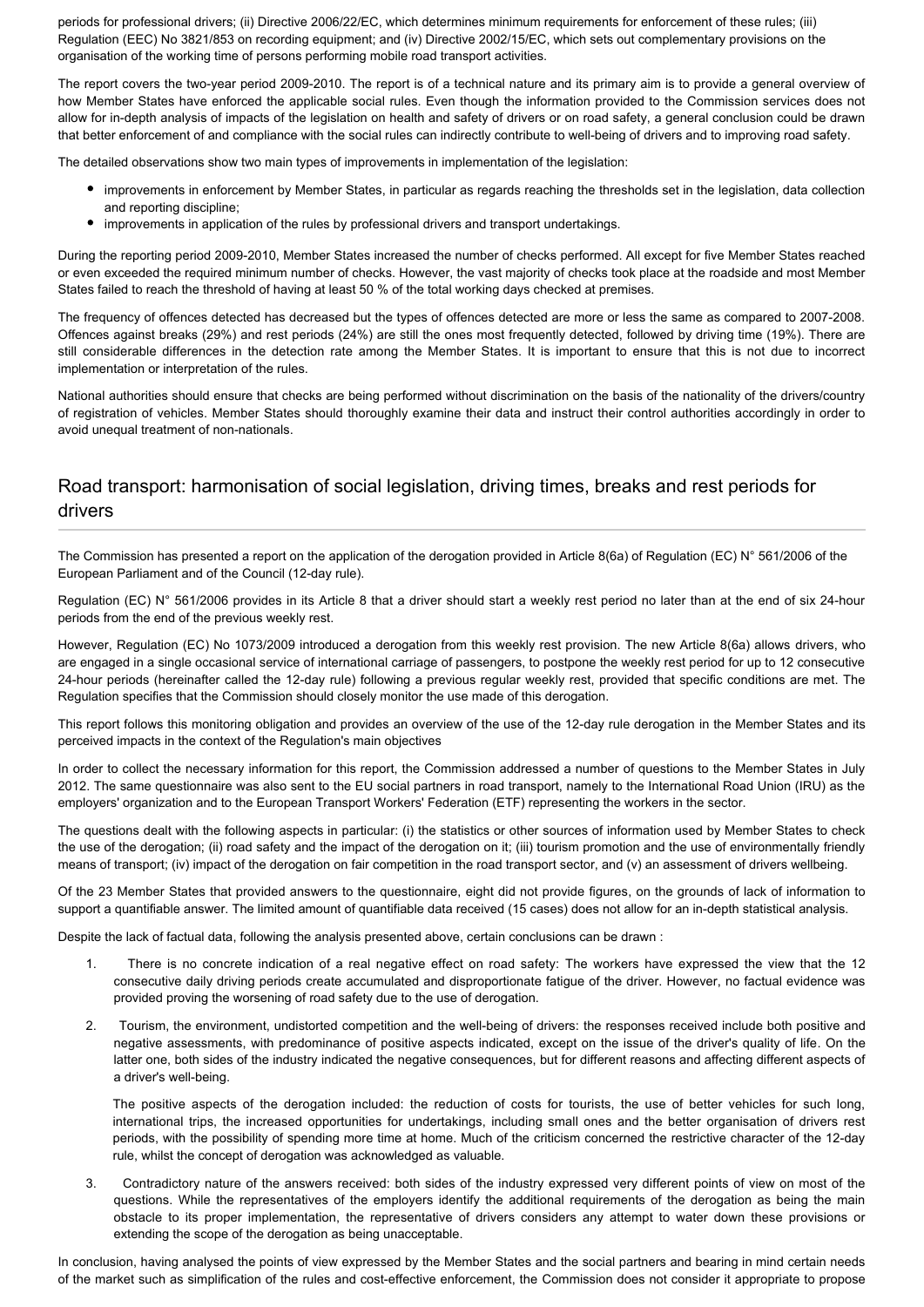any amendments to the relevant legislation.

The Commission will continue its efforts, in cooperation with Member States, to further enhance enforcement of the existing rules, and in particular with regard to the proper application of the derogations. It may revert to the issue should the need arise.

# Road transport: harmonisation of social legislation, driving times, breaks and rest periods for drivers

The Commission presented a report on the implementation in 2011-2012 of Regulation (EC) No 561/2006 on the harmonisation of certain social legislation relating to road transport.

This report covers the 2011-2012 timeframe. It is based mainly on the national reports, for which the submission deadline expired on 30 September 2013. Its aim is to provide an overview of how Member States have implemented the above-mentioned set of legislative acts and to highlight the key challenges in enforcement and application of the rules in force.

The report contains both quantitative and qualitative data on checks carried out at roadside and premises, offences detected as well as information on the implementation of Road Transport Working Time Directive.

The Commission report is complemented by a Commission Staff Working Document that contains supplementary information on penalties, cooperation between Member States, comments from enforcement authorities and detailed statistical data.

Implementation of Regulation (EC) No 561/2006 on checks: on average the total number of working days checked in the EU noted an increase of 8.7% from almost 146 million to around 158.6 million working days checked. This rise confirms the general commitment among Member States to enhance the controls of compliance with the social rules in road transport. On average 80% of all controls took place at the roadside, which shows slight improvement from 82% in the previous reporting period. Only Ireland was below the threshold for roadside checks. In total over the period of 2011 and 2012 more than 8.6 million vehicles and approximately 8.7 million drivers were controlled during checks at the roadside. These values stand for a decrease of respectively 11.3% and 19.4% in relation to the previous reporting period and are caused by corresponding increases in the checks at premises. The reason for a higher number of drivers than a number of vehicles is twofold: the double manning as well as missing data on this matter from Denmark on the number of vehicles checked at roadside.

Offences: after a significant and constant growth of offences reported over the previous 6 years at the European level, which is tied with increases of minimum working days to be checked, there is a reversed tendency for the current reporting period which marked a decrease of 14% versus the last period in the number of offences detected.

This number should be seen together with the increase of 8.7% in the number of working days checked. In real values it shows a decline from 4.5 million offences reported in 2009-2010 to approximately 3.9 million in the current reporting period. This change could be interpreted as an improved compliance with the provisions of social legislation thanks to well-established enforcement practices and greater awareness of social rules among drivers. This is based on an assumption that tachograph manipulation practices did not distort significantly the findings from the controls.

On average there is a distinctive decrease in the number of offences reported, which is even more distinguishable when taking into account the increase in number of working days checked.

These discrepancies in detection rates reveal that the European Union is far from establishing a harmonised enforcement area because of diverging enforcement resources and practices in controlling compliance with road transport legislation, as well as diverging penalty systems.

In the period 2011-2012, 2.2 million roadside offences were detected at European level, which constituted 58% of all detected offences both at roadside and premises. This indicates a decline in quantitative terms by almost 50 thousand, which means by 2% as compared to the previous reporting period.

On average 64% of offences were detected on national vehicles, which correlates with the 69% rate of national vehicles checked in Europe.

# Road transport: harmonisation of social legislation, driving times, breaks and rest periods for drivers

This report from the Commission to the European Parliament and the Council concerns on the implementation in 2013-2014 of Regulation (EC) No 561/2006 on the harmonisation of certain social legislation relating to road transport and of Directive 2002/15/EC on the organisation of the working time of persons performing mobile road transport activities.

This is the 28th report of the Commission on the implementation of social legislation in the field of road transport. It reviews the implementation by Member States of the four interrelated legislative acts establishing social rules in road transport and their enforcement regime. These legislative acts are:

- 1. this Regulation (EC) No 561/2006, which establishes rules on driving times, breaks and rest periods for professional drivers;
- 2. [Directive 2006/22/EC](http://www.europarl.europa.eu/oeil/popups/ficheprocedure.do?reference=2003/0255(COD)), which determines minimum requirements for enforcement of these rules;
- 3. Council Regulation (EEC) No 3821/85 on recording equipment, i.e. main tool to control the drivers' compliance with social rules;
- 4. [Directive 2002/15/EC](http://www.europarl.europa.eu/oeil/popups/ficheprocedure.do?reference=1998/0319(COD)), which sets out complementary provisions on the organisation of the working time of persons performing mobile road transport activities.

The Commission is currently evaluating the Regulation (EC) No 561/2006 and intends to table a proposal for a targeted revision in 2017 as part of the Road Initiative. Article 17 of Regulation (EC) No 561/2006 requires Member States to communicate every two years the necessary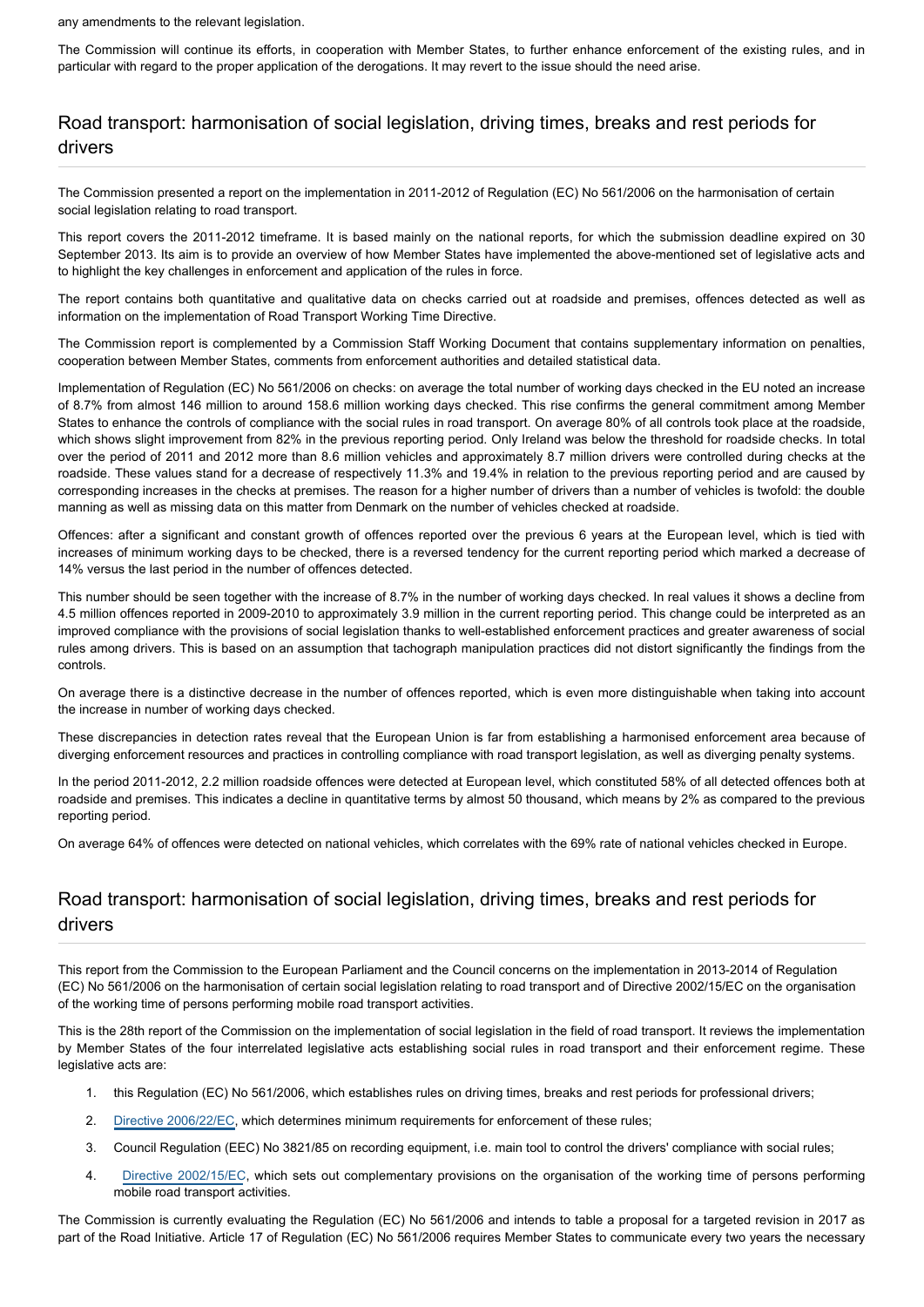information to enable the Commission to draw up a report on the application of that Regulation and the developments in the fields in question. Article 13 of Directive 2002/15/EC provides that Member States should report to the Commission on the implementation of the Directive, indicating the views of the two sides of the industry.

The reports on Directive 2002/15/EC and Regulation (EC) No 561/2006 can be presented in one single document as both legislative acts cover the same two-year reporting period and establish complementary rules for professional drivers engaged in the carriage of goods or passengers.

Period covered by the report: this report covers the period of 1 January 2013 to 31 December 2014. Its aim is to provide an overview of how Member States have implemented the above-mentioned set of legislative acts and to highlight the key challenges in enforcement and application of the rules in force. The report contains both quantitative and qualitative data on checks carried out at roadside and premises, offences detected as well as information on the implementation of Road Transport Working Time Directive.

### Main findings:

- the majority of Member States have met the minimum threshold of working days checked required by Directive 2006/22/EC and have often exceeded it significantly. However, a few of them have not met this minimum threshold. Furthermore, only half of the Member States have complied with the minimum number of concerted checks, which shows a deterioration in the number of international initiatives compared to the previous period. Cooperation takes place mainly between neighbouring Member States and is complemented by actions undertaken within the framework of Euro Contrôle Route (ECR) which has established cooperation on a larger scale. In order to create a level playing field in the transport sector, it is necessary to improve and align the enforcement of transport-related social legislation across the EU. Therefore, the Commission envisages taking measures aiming at strengthening the enforcement of the social rules in road transport;
- some Member States have not met the target of having at least 50% of the total working days checked at premises and the vast majority of inspections took place on the road. The Commission will monitor developments in this respect. In the absence of improvements in the various Member States during the next reporting period, the Commission will launch a formal enquiry with those Member States failing to comply with the requirements for checks at premises;
- according to Directive 2006/22/EC, the threshold of minimum checks of number of days worked by drivers of vehicles should be raised to 4% once 90% of all vehicles checked are equipped with a digital tachograph. In this reporting period 64% vehicles checked at roadside were equipped with the digital tachograph. Hence, there is no base for raising the minimum threshold of checks to 4% of days worked by drivers.

The report also stressed that:

- the national authorities should ensure that checks are carried out without discrimination on the basis of nationality of drivers/Member State of registration of vehicles;
- the downward trend in the number of offences that began to develop during 2011-2012 has been maintained;
- · the analysis of detection rates at roadside and at premises indicates that checks at premises remain more efficient than ad-hoc roadside controls. Discrepancies in detection rates between Member States reveal that the European Union is far from establishing a harmonised enforcement area because of diverging enforcement resources and practices in controlling compliance with road transport legislation:
- · there has been a notable increase in the number of infringements involving the manipulation of recording equipment. Therefore, the appropriate enforcement techniques, equipment, training of control officers, etc. enabling targeted controls and detecting manipulation devices and fraud became more needed than ever. In order to address this issue, the Commission is preparing an implementing act specifying the content of initial and continuing training for control officers.

# Road transport: harmonisation of social legislation, driving times, breaks and rest periods for drivers

The Commission presents a report on the implementation of Regulation (EC) No 561/2006 on the harmonisation of certain social legislation relating to road transport and of [Directive 2002/15/EC](https://oeil.secure.europarl.europa.eu/oeil/popups/ficheprocedure.do?lang=en&reference=1998/0319(COD)) on the organisation of the working time of persons performing mobile road transport activities. The report gives an overview of the implementation of the EU social rules in road transport in the Member States for the period of 1 January 2015 until 31 December 2016. Regulation (EC) No 561/2006 (the Driving Time Regulation) establishes the minimum requirements on daily and weekly driving times, breaks and daily and weekly rest periods.

#### Checks

[Directive 2006/22/EC](http://eur-lex.europa.eu/legal-content/EN/TXT/?uri=celex:32009L0005) (the Enforcement Directive) establishes minimum levels of roadside checks and controls at the premises of transport undertakings to verify compliance with the provisions of the Driving Time Regulation. Over the 2015-2016 period, all but three Member States (Greece, Malta and the Netherlands) have met the minimum threshold of working days to be checked. The national data submitted to the Commission shows that a total number of working days13 checked in the EU dropped by around 12.8%, meaning a decrease from 151 million to 131.7 million of working days checked. This is a sharper decrease compared to the decrease of 4.8% between the previous reporting periods 2011-2012 and 2013-2014. However, it seems that this decrease can be mainly explained by a drop of working days checked in three Member States (Germany, Romania and France). The overall EU average of working days checked is 6.3% (it was 7% in 2013-2014), which is twice what is required under the Directive.

The largest share of working days checked is still performed during roadside checks and even though the share at premises is growing, only six out of 28 Member States have reached the required distribution of at least 50% of checks at premises and at least 30% at the roadside.

#### **Offences**

Even though the number of working days checked has sharply decreased, the number of offences detected has increased slightly. The total number of offences reported was around 3.46 million, which constitutes an increase by 6% compared to the last report (3.3 million). The slight